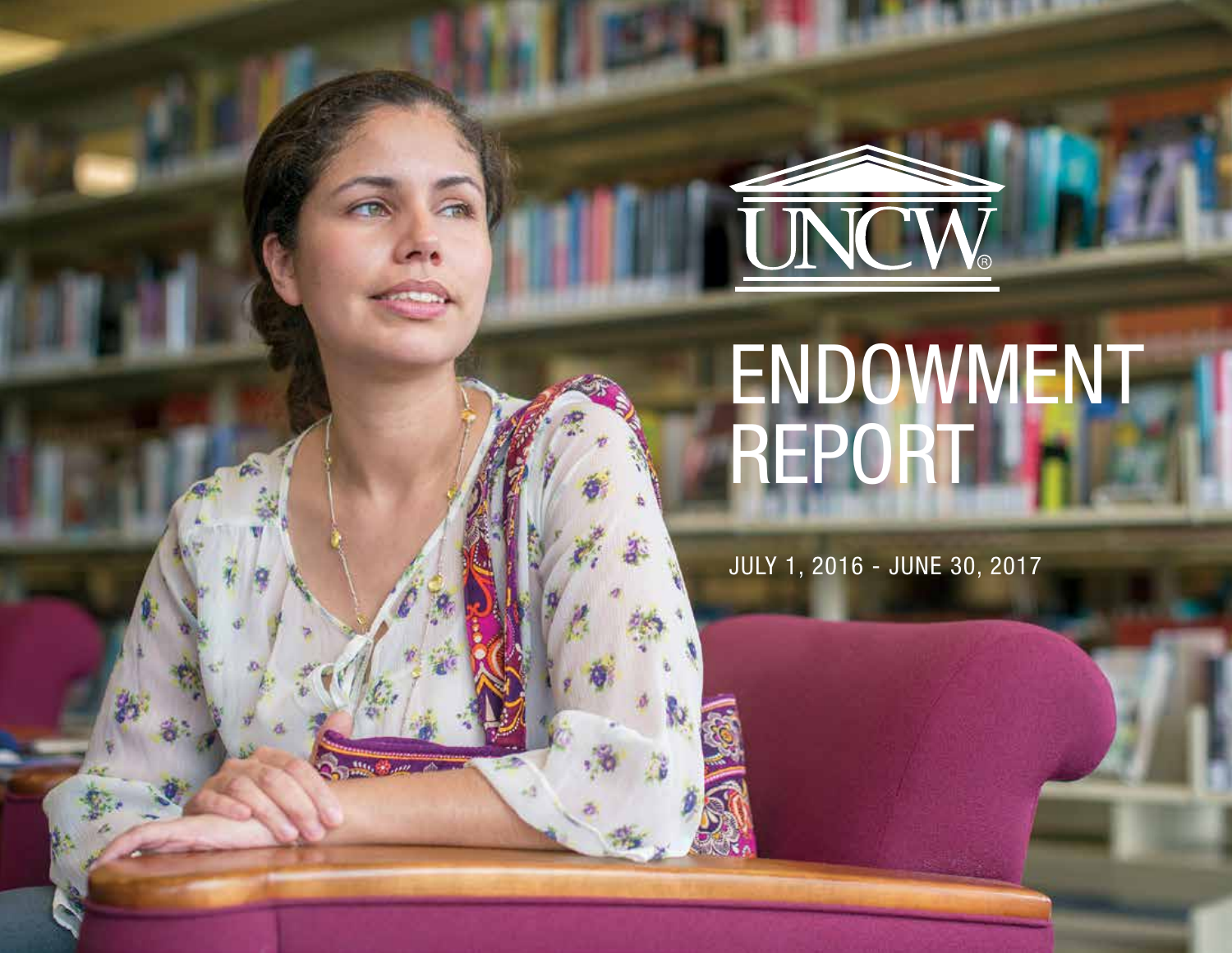## ENDURING GRATITUDE



On behalf of the University of North Carolina Wilmington, I am pleased to present our Fiscal Year 2017 Endowment Report.

Over the years, UNCW's level of excellence has risen concurrent with an increase in private support. During the fiscal year (July 1, 2016 – June 30, 2017), donors contributed more than \$17.2 million in gifts and commitments to the university – an increase of 14 percent over the previous year. The endowment grew by 9 percent over the same period, totaling almost \$92 million as of June 30, 2017.

Contributions to UNCW's endowment are the most enduring investments in our mission. The income generated from the endowment enables our students, faculty and staff to give flight to their imagination. Through a strong rate of return, we were able to distribute \$3.5 million in support for academic programs, research endeavors, facilities and professorships. Most notable, \$1.5 million of the allocation was distributed to make 466 scholarship awards, helping to attract and retain high-quality,

diverse students. UNCW is steadfast in its commitment to put student success at the center of everything we do – teaching, research and service.

It's no coincidence that throughout 2017, the university was recognized for excellence and value by numerous organizations including *U.S. News & World Report*, *Military Times* and *The Princeton Review* – just to name a few. These accomplishments are fueled by endowment donors who believe in our mission and support our vision for the future.

An enclosed report highlights your personal impact on UNCW. We are grateful for your commitment to the university and will continue to steward the endowment with great care.

With gratitude,

Eddie Stuart '05M Vice Chancellor for University Advancement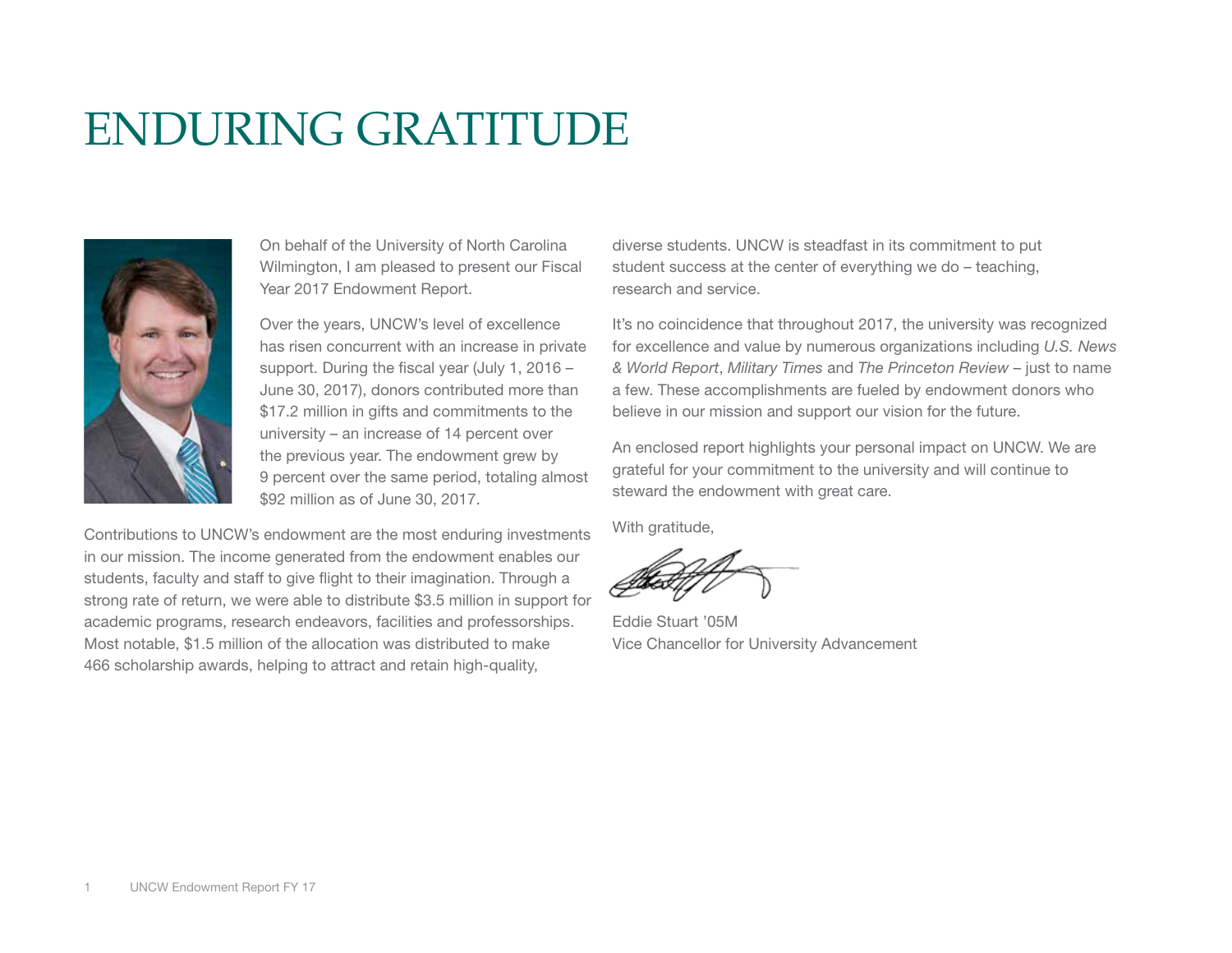### THE UNCW ENDOWMENT

The University of North Carolina Wilmington and the UNCW Foundation Inc. depend on endowment gifts to ensure UNCW's students, faculty and programs will thrive in perpetuity. An endowment is a long-term investment that creates financial stability, allowing the university to plan using dependable and predictable sources of revenue. Moreover, an endowed gift offers donors an opportunity to connect a family name or loved one to an area of UNCW in which they have a special interest. Endowment donors may make gifts to either an unrestricted endowment, which provides support for programs at the university's discretion, or they may establish an agreement for a restricted endowment, which supports a specific purpose such as a scholarship, professorship, athletic or academic program.

#### FINANCIAL SUMMARY

| as of June 30, 2017                    | 2016-17      | 2015-16      |
|----------------------------------------|--------------|--------------|
| <b>Opening Balance</b>                 | \$84,266,637 | \$90,896,398 |
| <b>Reclassification of Real Estate</b> |              | (4,745,964)  |
| <b>Restated Opening Balance</b>        | 84,266,637   | 86,150,434   |
| <b>New Gifts</b>                       | 2,920,274    | 2,499,725    |
| <b>Net Earnings</b>                    | 9,212,025    | (280, 749)   |
| <b>Spending Distribution</b>           | (3,552,915)  | (3,269,671)  |
| <b>Administrative Fees</b>             | (905, 303)   | (833, 102)   |
| Year-end Balance                       | \$91,940,718 | \$84,266,637 |

This Annual Endowment Report provides an overview of what the endowment portfolio does for the university and serves as a financial summary of its investment and distribution activities for the past year. A separate statement detailing information on a donor's particular endowment(s) may also be enclosed. Additional information about UNCW's endowment, including frequently asked questions and definition of terms, can be found online at www.uncw.edu/endowmentreport.

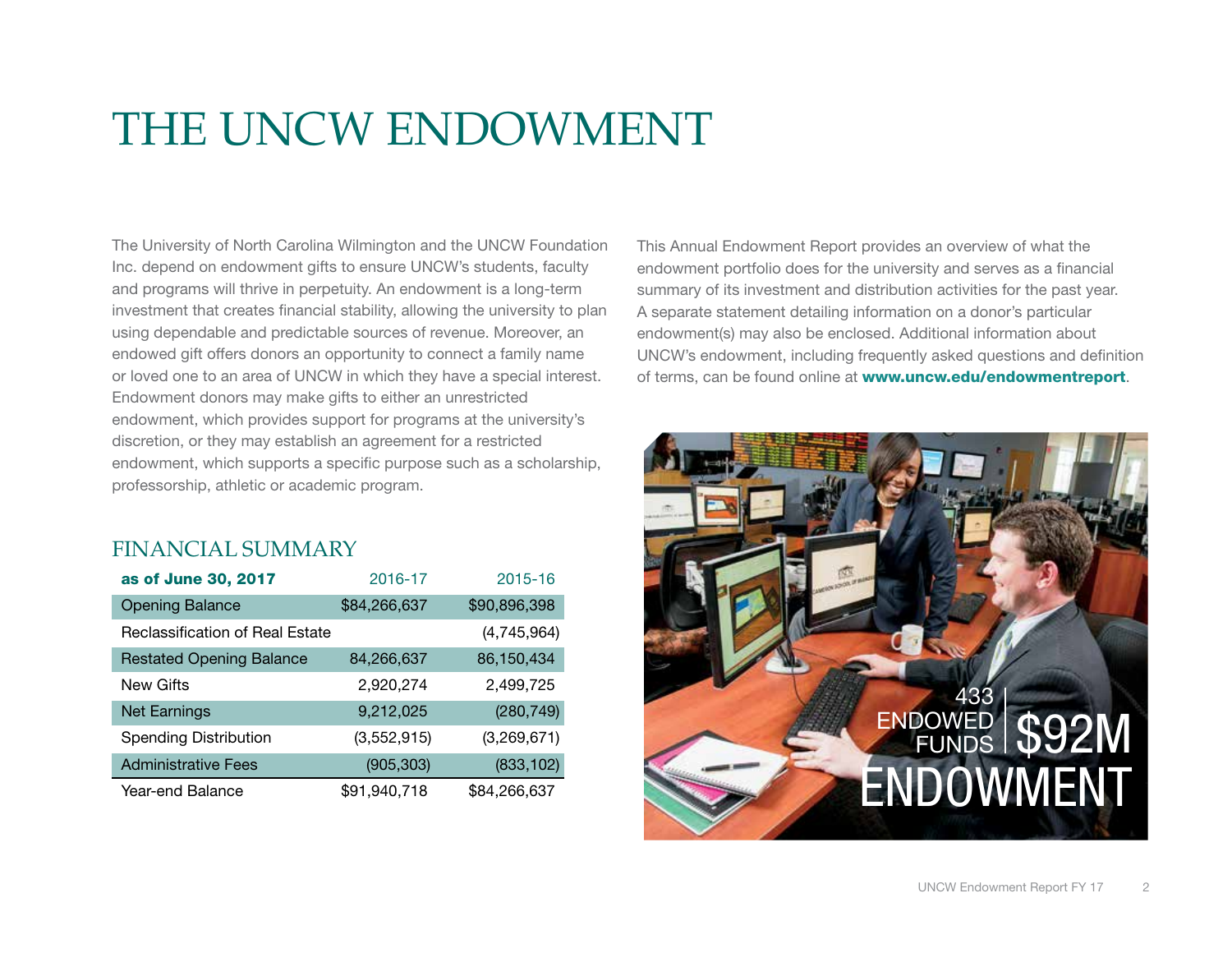# OBJECTIVES AND PERFORMANCE



UNCW's men's soccer team made its fifth consecutive CAA championship appearance during the 2016-17 season. The Calvin Lane Soccer Alumni SAA Scholarship Endowment, established in 2004, helps UNCW recruit student-athletes who excel in the classroom and in competition. Calvin Lane served as the men's soccer coach from 1971 to 1985 with 10 winning seasons.

The Endowment Fund continues to perform ahead of peer institutions and meet our primary objectives to include:

- Maintaining the inflation-adjusted purchasing power after costs and spending
- Providing a stable source of liquidity and financial support for the university's mission
- Diversifying the fund's exposure to all asset classes by hiring external managers



Annualized Rate of Return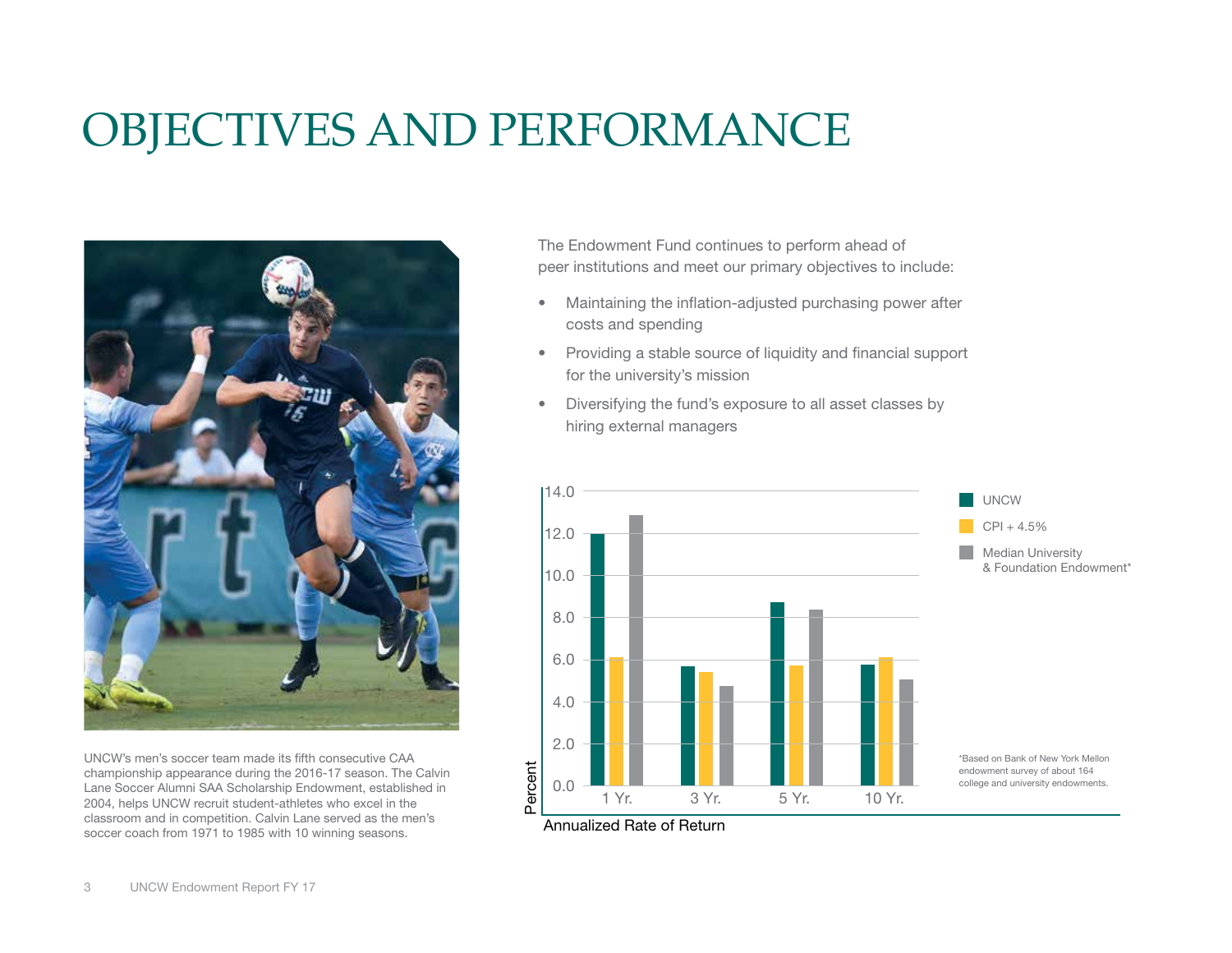

### NOTABLE | A DIVERSIFIED PORTFOLIO **BENEFITS**

The Beckwith Endowment for Music, created by Barbara Beckwith Dobo in memory of her mother and her grandmother, supports the Department of Music and provides scholarship support for music students as well as unrestricted funds.

### PORTFOLIO MANAGEMENT AND ASSET POOL ALLOCATION

The Endowment Fund is governed by a nine-member, university-appointed board whose primary role is to oversee the allocation of the Endowment Fund's portfolio among asset classes and investment vehicles and to monitor performance.

UNCW utilizes the management services of UNC Management Company (www.uncmc.unc.edu) and The Investment Fund for Foundations (www.tiff.org) for substantially all of its assets. The fund is subject to the UNC Policy for Endowment established by the UNC Board of Governors and is subject to an annual review by State of North Carolina auditors.

A unitized endowment pool allows multiple endowments to invest in the same pool of assets and has mechanics similar to that of a mutual fund.

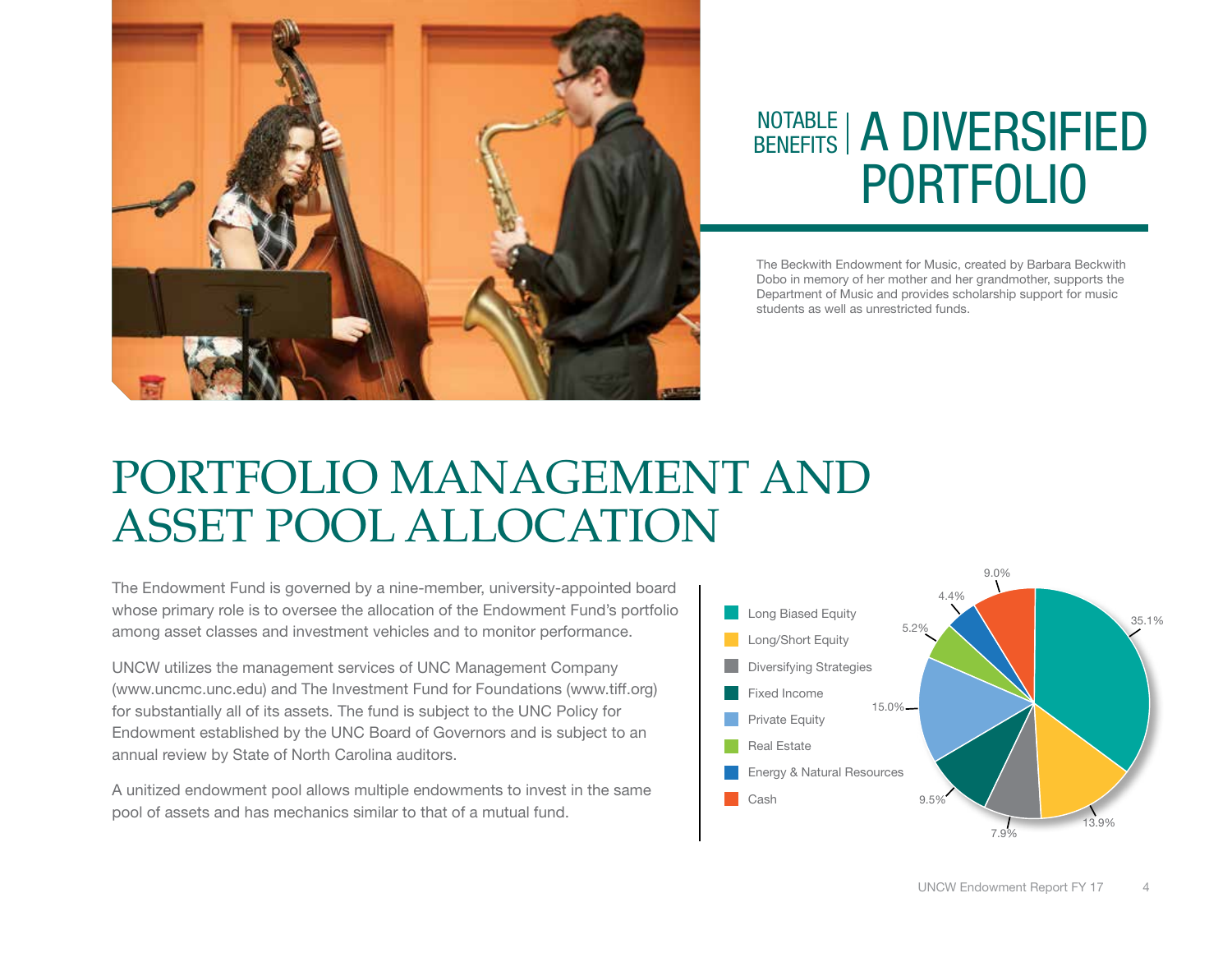# SPENDING POLICY AND DISTRIBUTION

Annually, the UNCW Endowment Board of the Board of Trustees and the Investment Committee of the UNCW Foundation Board review the spending policy payout for the upcoming fiscal year (July 1 through June 30). These boards have approved a 4.5% annual spending rate since fiscal year 2013.

Spending rates for individually named endowment funds are determined by calculating 4.5% of the pool's average market value at June 30 for the previous three years. That value is then divided by the pool's total units. This spending rate per unit is then applied to the ending units of each fund and serves as the next fiscal year's distribution.

#### DISTRIBUTION BY SPENDING PURPOSE

|                        | 2016-17     | 2015-16     |
|------------------------|-------------|-------------|
| Scholarships           | \$1,508,448 | \$1,383,919 |
| Academic Support       | 610,441     | 547,831     |
| Professorships         | 688,451     | 644,600     |
| <b>Facilities</b>      | 260,217     | 245,277     |
| <b>Public Service</b>  | 148,754     | 137,510     |
| <b>General Support</b> | 336,605     | 310,534     |
|                        | \$3,552,915 | \$3,269,671 |



### THE BETTY HOLDEN STIKE | MEASURABLE **BENEFITS** EDUCATION LABORATORY

For more than 30 years, over 7,500 future teachers have served over 6,000 local grade students on the campus of UNCW. Annual earnings from the Dr. John Stike Education Laboratory Endowment help supplement institutional programming and operational costs associated with the lab operated by the Watson College of Education.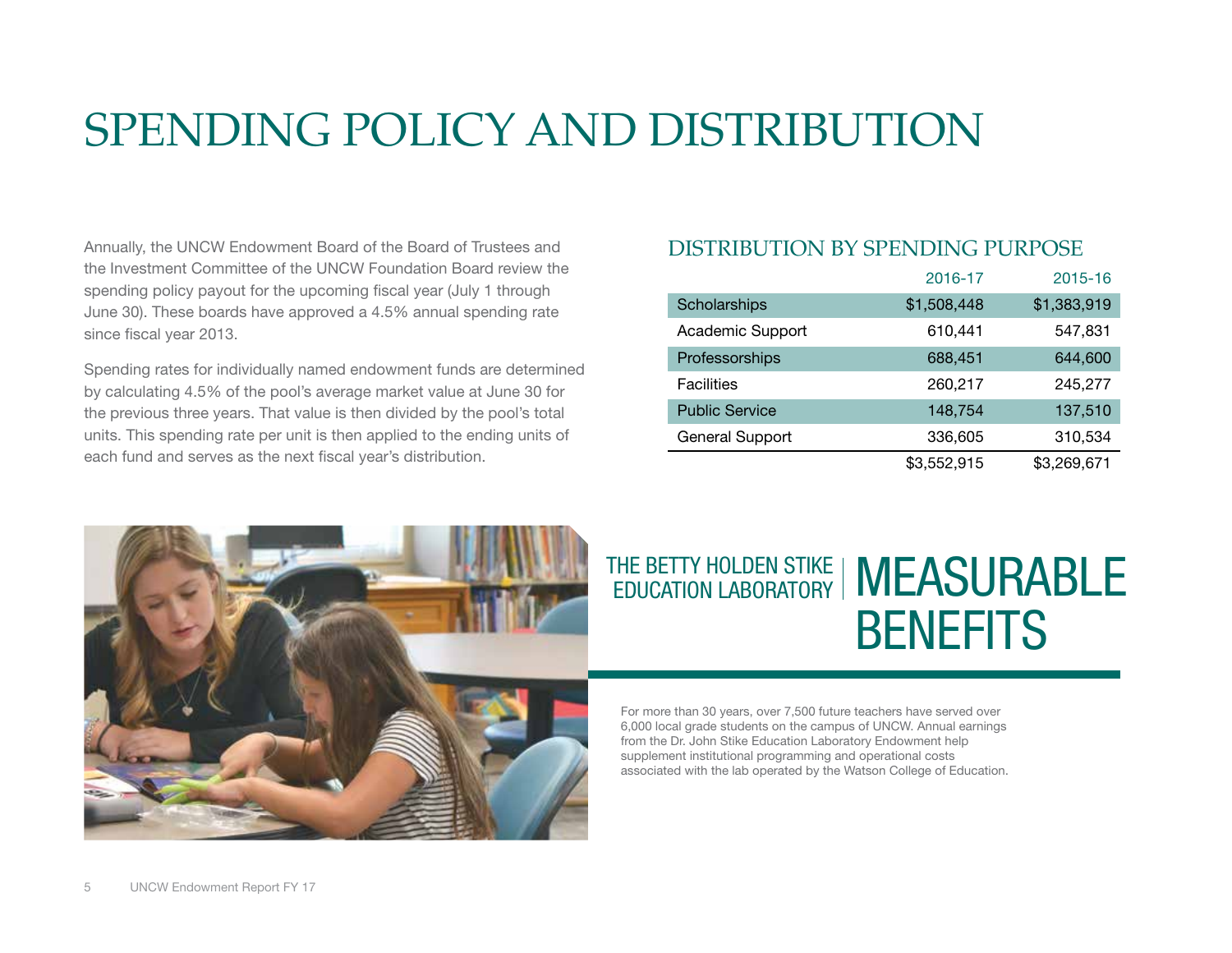